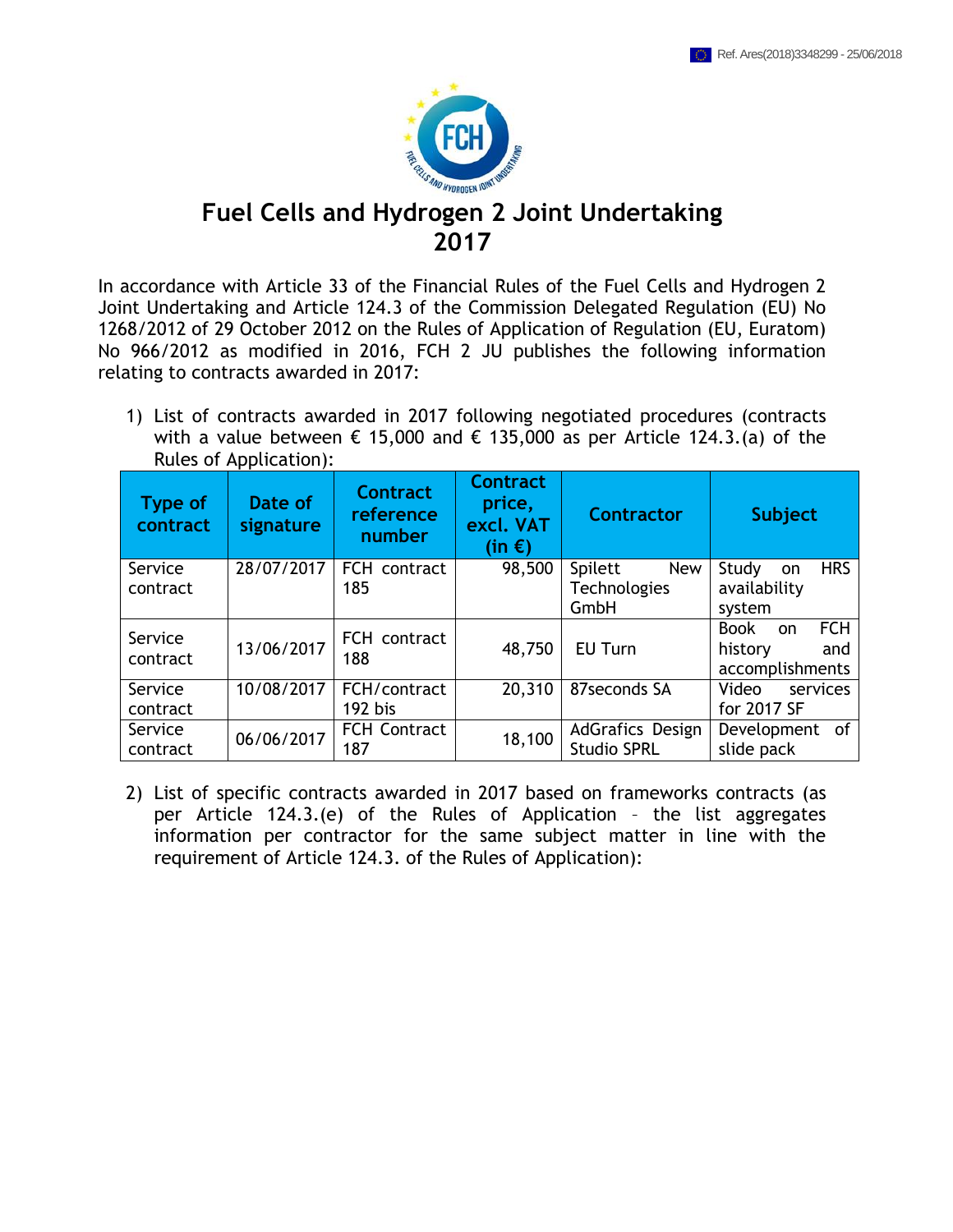i) *Specific contracts under interinstitutional framework contracts*

|                              |                                     | <b>Value in</b> |                                                                    |                                                           |
|------------------------------|-------------------------------------|-----------------|--------------------------------------------------------------------|-----------------------------------------------------------|
| <b>Type of</b>               | <b>Framework contract reference</b> | $\epsilon$ of   | <b>Contractor</b>                                                  | <b>Subject</b>                                            |
| contract                     | number                              | specific        |                                                                    |                                                           |
|                              |                                     | contracts       |                                                                    |                                                           |
| Specific<br>contract         | PO/2016-05/A2                       | 277,264         | Teamwork                                                           | Organisation of<br><b>SF</b><br>and<br><b>PRD</b><br>2017 |
| Specific<br>contract         | FP7/2013/M1/1                       | 194,949         | Lubbock<br>Chartered<br>Fine,<br><b>Accountants; Equations SAS</b> | Ex-post<br>audit<br>services                              |
| Specific<br>contract         | DI/07560                            | 18,343          | T-System International GMBH                                        | IT services                                               |
| Specific<br>contracts        | DI/07180                            | 8,864           | T-System International GMBH                                        | IT services                                               |
| Specific<br>contracts        | 2016/RTD/OP/PP-04281-2016           | 8,838           | Triple A&C Trading SprL                                            | Communication<br>services                                 |
| Specific<br>contractS        | DI/07470                            | 5,497           | <b>COMPAREX Nederland BV</b>                                       | IT services                                               |
| Purchase<br>order            | HR/R3/PR/2015/003                   | 5,280           | IFE by ABILWAYS                                                    | Training<br>services                                      |
| Specific<br>contract         | No DI/07530                         | 3,000           | Proximus SA                                                        | Mobile<br>telephony                                       |
| Specific<br>contracts        | DI/07450                            | 2,220           | SAP Belgium                                                        | IT services                                               |
| Purchase<br>orders           | DI/07190                            | 1,916           | <b>Bechtle Brussels NV/SA</b>                                      | IT purchases                                              |
| <b>Specific</b><br>contracts | OIB.DR.2/PO/2013/083/606/C1         | 1,645           | Créaset S.A.                                                       | Communication<br>services                                 |
| Specific<br>contract         | DI/07540                            | 1,200           | <b>BT Limited Belgian Branch</b>                                   | Teleconference<br>costs                                   |
| Specific<br>contract         | DI/07501                            | 1,049           | Dimension Data Belgium S.A.                                        | IT services                                               |
| Purchase<br>orders           | HR/R3/PR/2015/003                   | 916             | Accenture                                                          | <b>Training</b><br>services                               |
| Purchase<br>order            | DI/07360                            | 96              | <b>COMPAREX Nederland BV</b>                                       | <b>IT licences</b>                                        |